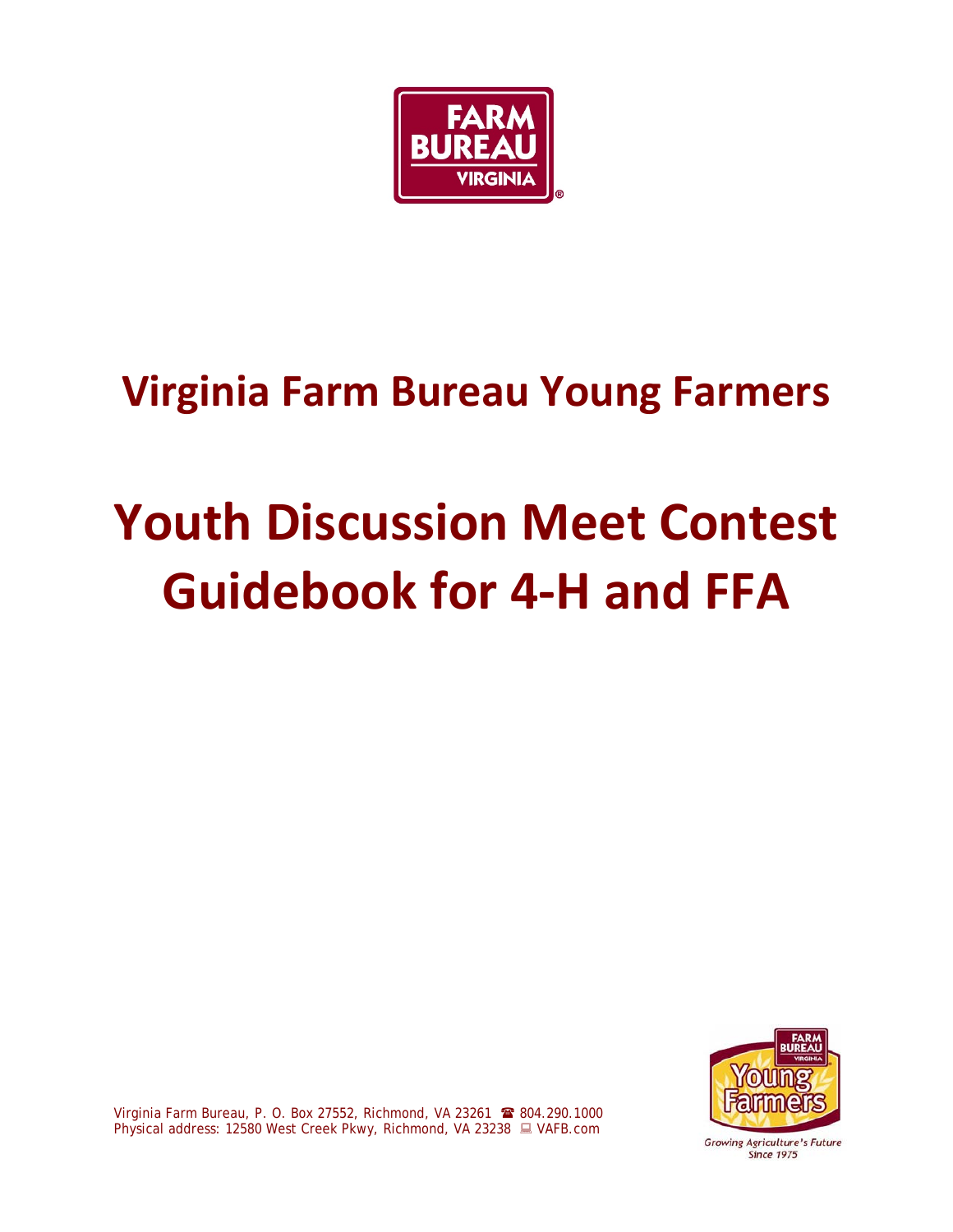

### **What is Discussion Meet?**

The Virginia Farm Bureau Young Farmers (VAFB) Youth Discussion Meet is a special contest that helps individuals and groups build the skills necessary to create action plans for the betterment of the agriculture industry, their organization and/or their community.

The contest itself involves a moderator and contestants. The moderator's responsibility is to introduce the topic and the contestants, start the discussion, keep it on track if necessary and stop the contest when time elapses. The contestants discuss a pre-selected topic.

The contestant's responsibility is to exchange ideas and information to solve the problem addressed in the topic and to develop action plans for the solution. The contestant should attempt to cooperatively shed further light on the problem/topic and tentatively retain a flexible position for building agreement on solutions and actions. A successful participant is a productive thinker rather than an emotional persuader, who is free to state beliefs and change positions whenever additional information and ideas make that a reasonable thing to do.

Finally, this is not a panel discussion where each participant, in turn, makes a presentation, with the moderator ending the session. Rather, it is an exercise in cooperative problem solving, with the questions, answers and statements coming from any person, at any time.

The discussion should follow these steps:

- 1. State the problem or need, including any personal connections you may have to the issue.
- 2. Explore, define and understand the problem or need.
- 3. Identify causes or drivers of the problem or need.
- 4. Elaborate on viable solutions to the problem or need.
- 5. Evaluate and compare alternatives offered by the group.
- 6. Develop agreement or consensus (compromise) on what might be the best solution(s).
- 7. Arrive at ways to implement the solution into actions that resolve the problem or need.

8. Show leadership by summing up the high points of the discussion and the actions developed by the group.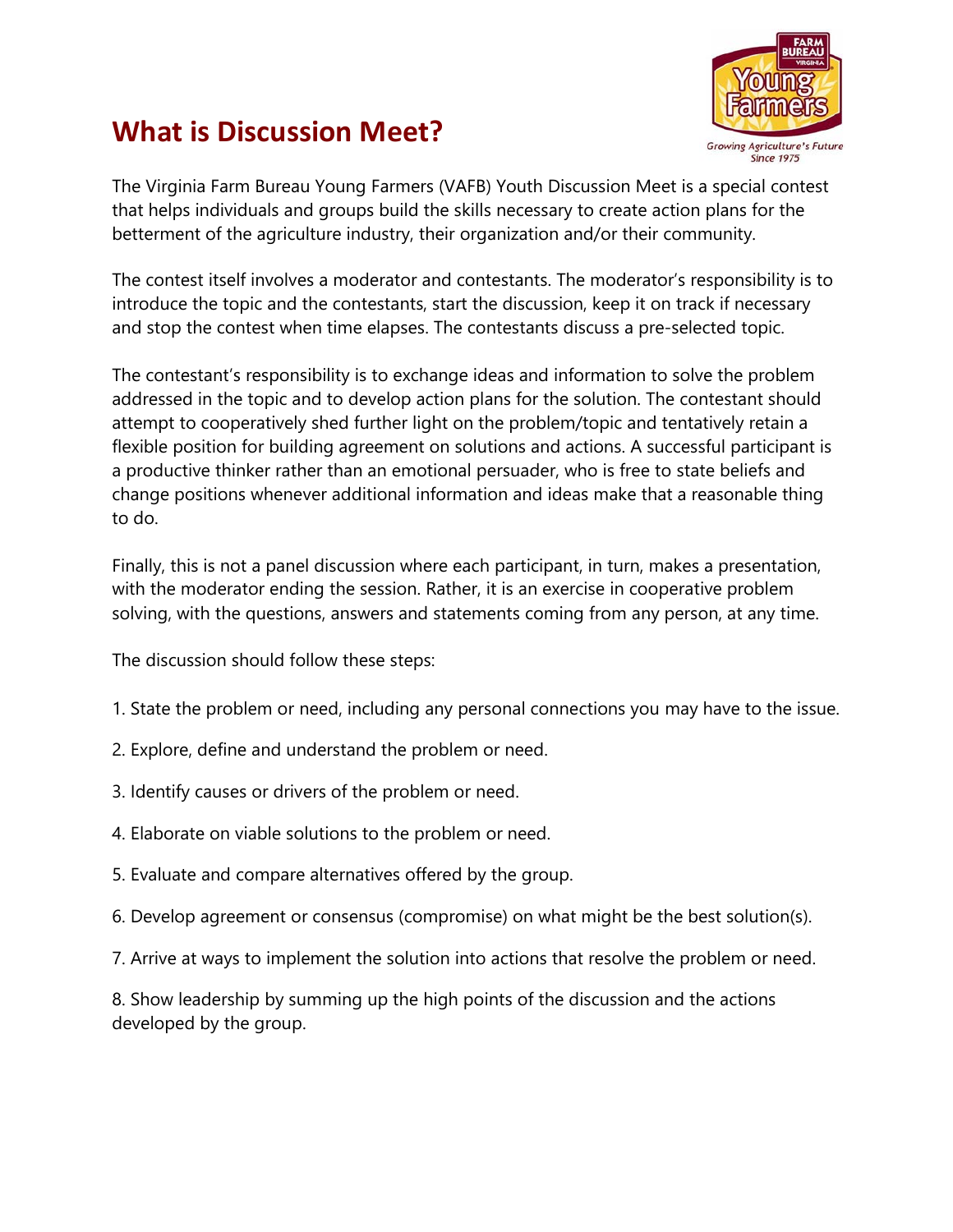#### **Why was Discussion Meet created?**



The strength of Farm Bureau as the largest agricultural advocacy organization and the voice of agriculture is largely due to the involvement of members in analyzing their agricultural challenges and deciding on solutions that best fit their needs.

Experience has proven that Discussion Meet will provide an opportunity for greater participation on the part of young, active participants with an interest in agriculture. It helps them develop greater basic discussion skills and collaborative thinking. As a result, they will acquire a better understanding of how people can strengthen their actions and impacts by thinking in groups for the sake of solving challenges or problems at any level.

As a leadership training and self-improvement event, the Discussion Meet experience will:

- 1. Stimulate logical thinking and a desire for accurate information.
- 2. Develop a concise and convenient manner of speaking.
- 3. Further develop the ability to listen.
- 4. Help the participant overcome timidity or stage fright.
- 5. Assist the individual in learning to give and receive ideas in a positive and gainful manner.
- 6. Teach the value of compromise.
- 7. Develop leaders for effective problem-solving through group discussion.

#### **The parts of a Discussion Meet**

There are three main parts to the contest: 1) the opening statement, 2) the body of discussion and 3) the closing statement.

1. The opening statement is 30 seconds in length. The statement should be broad in scope, show relevancy and importance of the topic. Adding a personal connection is great!

2. The body of the discussion will typically last 15-20 minutes in length. During the body of the discussion, participants will background the topic, discuss why it is an issue, come up with solutions and develop actions that resolve the issue while being sure to add their involvement in their club/chapter and/or Farm Bureau as a part of the solution.

3. The closing statement is given at the end of the discussion after contestants are given one minute of quiet time to put their closing thoughts together. Closing statements should summarize the discussion and main solutions developed, then explain what actions will be taken to resolve the issue. The closing statement should not be "canned" or include prepracticed statements, and will be completed in one minute or less.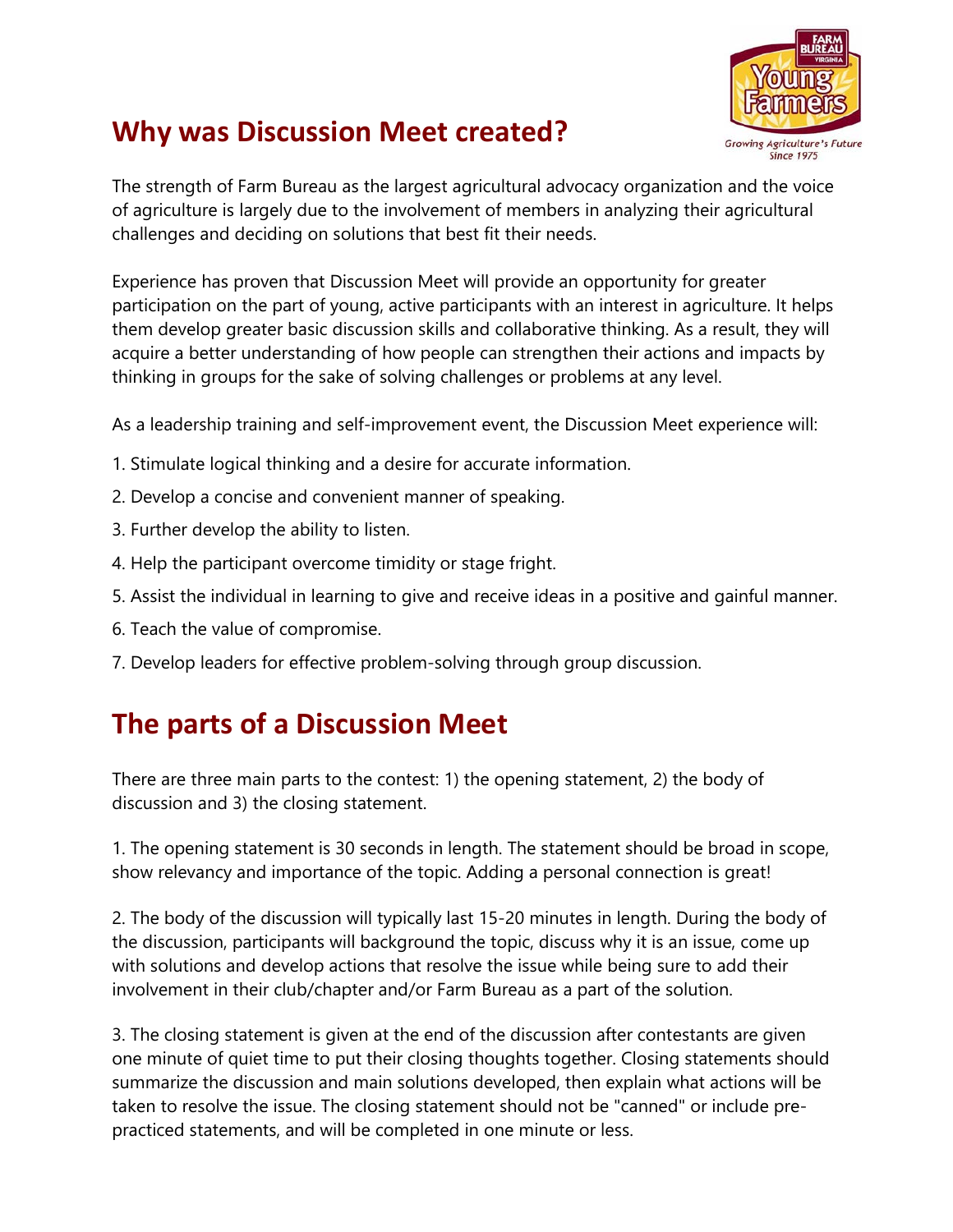

#### **Who Can Compete?**

**Since 1975** Any 4-H or FFA member who is interested in agriculture, membership organization improvement and/or public policy, except past Virginia Farm Bureau Young Farmers Youth Discussion Meet state winners, are eligible to compete. Regional contests may be necessary for competition at the state level, so *please refer to the 4-H or FFA Guidelines sheet that pertains to your organization for details on contest rules.*

*Orientation note:* Competitors, Judges, Timekeepers and Room Moderators will be given an orientation time based on the event location and logistics. Orientation must be attended to ensure any last-minute changes are announced and questions are answered. Anyone not attending orientation may be disqualified and replaced for any position in the competition. Orientation is equally helpful to all participants and ensures a fair competition for all.

#### **Contest Scoring**

Contestants will be scored in six areas for a total of 100 points:

- 1. Opening statement (10 points)
- 2. Closing statement (15 points)
- 3. Delivery (15 points)
- 4. Problem solving and implementation (25 points)
- 5. Analysis of the topic or problem (20 points)
- 6. Cooperative attitude (15 points)

See the attached sample score card for specific areas of gaining points. Contestants should always remember that this is a discussion, not a debate.

#### **Contest Rounds**

The typical contest includes a preliminary round where all participants will meet simultaneously on the first question announced in orientation. Rounds may include 4 to 8 participants seated at conference tables in the front of the room. (Some competitions may include two preliminary rounds if numbers and space dictate the need for two rounds)

The second or semi-final round will be conducted with the top 8 to 12 participants from the preliminary round(s) placed in two separate rooms and will be based on the question announced at the end of the last preliminary round.

The final round is also called "the Final Four" and will be made up of the top two competitors/participants from each of the semi-final rooms. The Final Four question may be announced when the top performers are announced. The winner in the Final Four round will become the champion of the competition!

**Contest Questions** were created and approved by the VAFB Young Farmers for the Youth Discussion Meet. Please see contest questions on the attached document.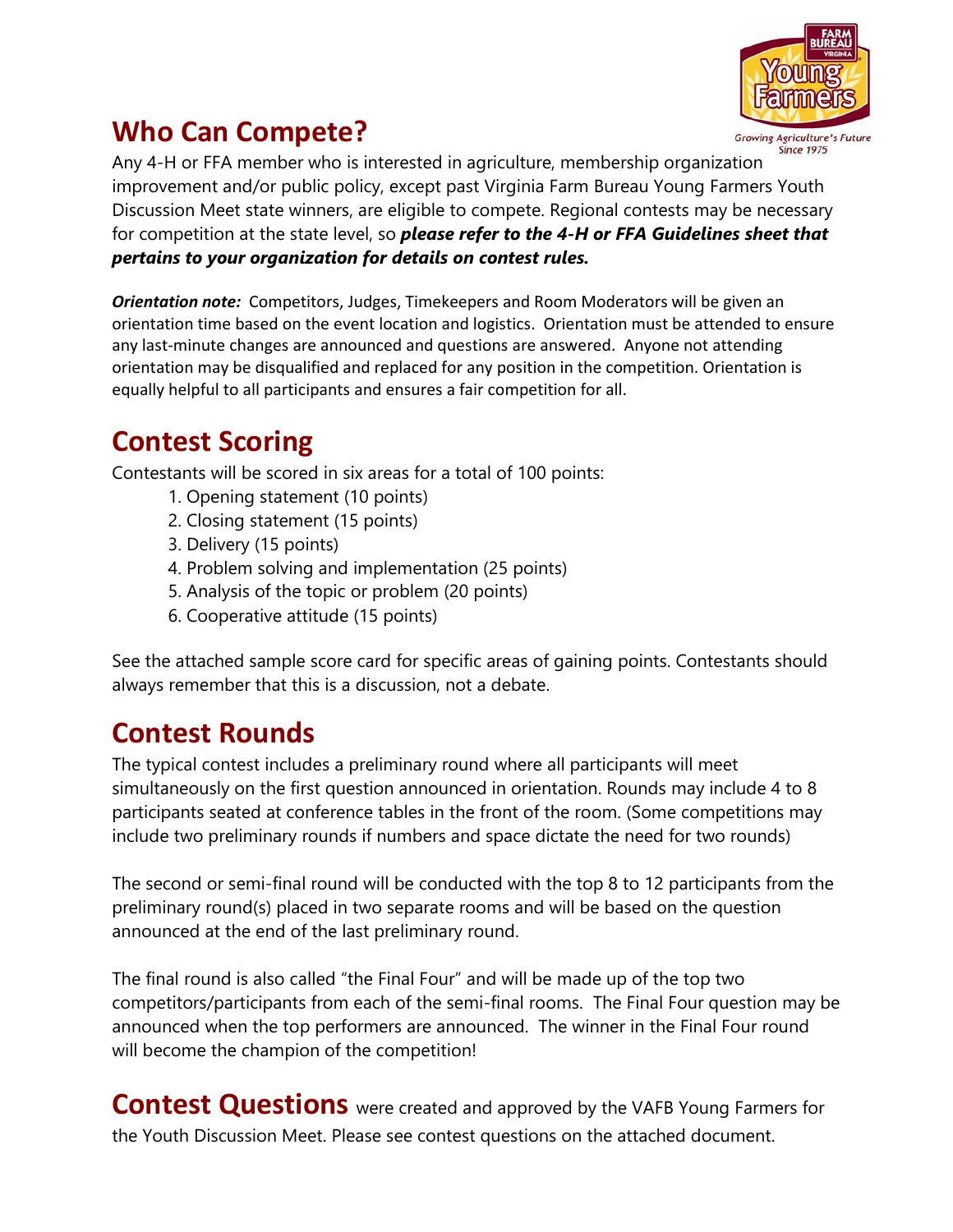# **Agriculture's Future**  $Since 1975$

#### **Detailed Competition Format**

1. All competition facilitators and competitors will meet in the pre-assigned competition room 15 minutes prior to the start of the competition to receive last-minute comments by the room moderator or chair.

2. Competitors may not take prepared notes in any form with them to the competition table. After all competitors have been seated, notes may be written on the paper provided. If notes are brought to the table, the moderator will alert judges to a disqualification at the end of the round.

3. The competition question will be provided prior to the round, but will not be printed in the room or at the competition table.

4. The moderator will call the meeting to order, announce the topic to be discussed. Any competitor not present at their assigned round will be disqualified.

5. The moderator will introduce the competitors. He/she will give each of the competitors, in voluntary order, the opportunity to make a 30-second opening statement that is to be directed to the audience. Competitors proceed in voluntary order when they are ready.

6. The timekeeper will flash a red time card indicating when 30 seconds have elapsed. Judges may subtract points at their discretion for competitors who abuse the time limit.

7. The moderator will then indicate the opportunity for open discussion, which will continue for a total of 15-20 minutes depending on the type of competition and the level of round as announced in the rules and orientation. All discussion at this point should be directed only to the fellow competitors, not to the audience.

8. The timekeeper will indicate to the moderator when five minutes of open discussion time remains. If the discussion is lagging, the moderator may close the discussion at this time.

9. The timekeeper will indicate to the moderator when the discussion portion of the round has elapsed with a red time card. The moderator will call for open discussion to stop for one minute of quiet time, allowing the competitors to compose a closing statement.

10. After the one-minute quiet time, the moderator will give each competitor the opportunity to make a one-minute closing statement that is directed to the audience. Competitors will proceed again in voluntary order.